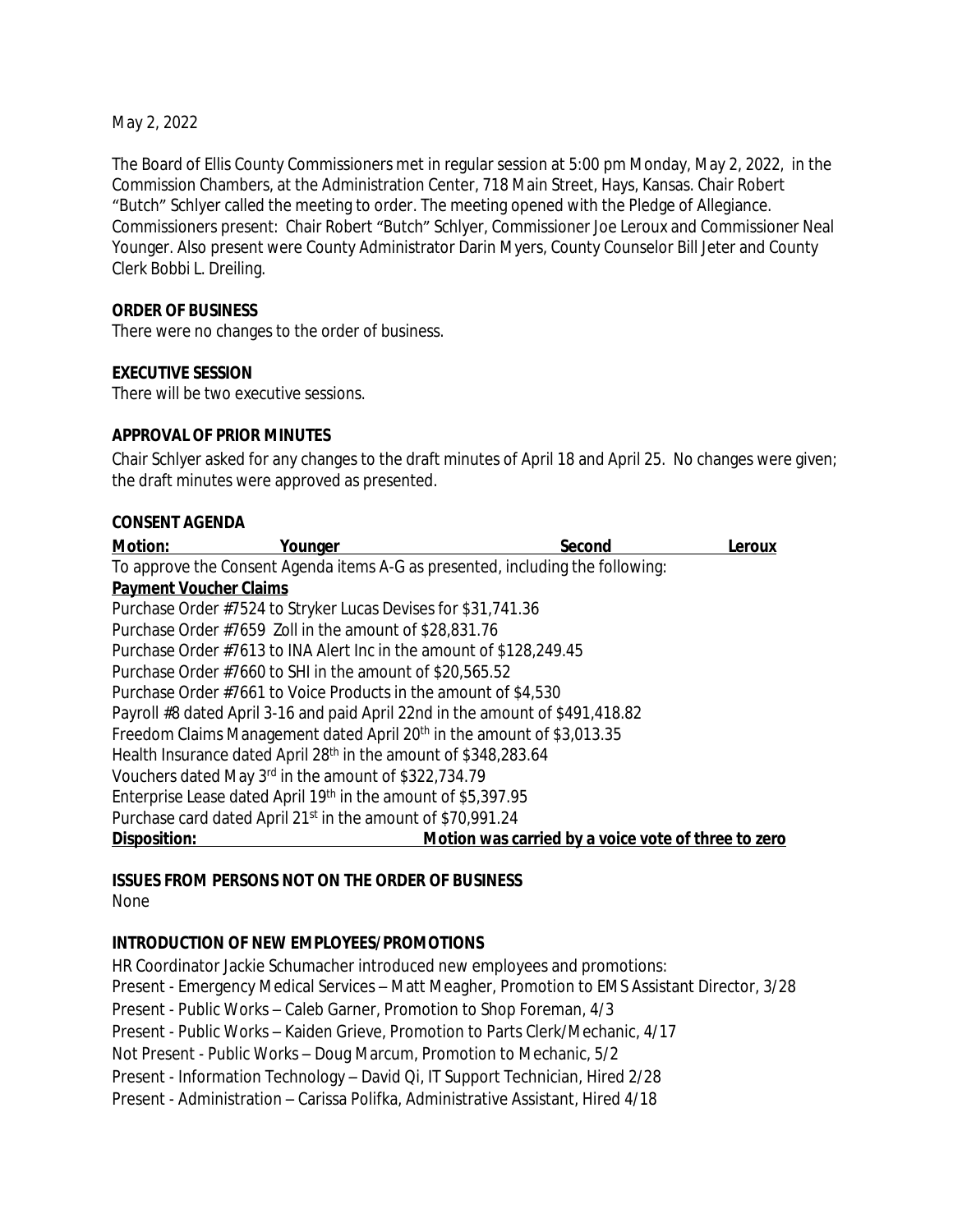Present – Sheriff's Office – Bryan Hageman, Jailer, Hired 4/28

#### **LUCAS DEVICE AND VENTILTOR PURCHASE**

EMS Director Danita Schroeder is asking the Commission to approve the purchase of two Stryker Lucas Devices and two Zoll Z Vent Portable Ventilators. They currently have four of the Stryker Lucas devices in use on the first trucks out. In purchasing these devices, it would allow our ambulances to have the capability of having hands-free CPR during a cardiac arrest. EMS currently has four ventilators on the first trucks out and with the purchase of two more devices this would help free up hands to help our technicians provide other lifesaving maneuvers at the same time. These would be purchased using the ARPA funds.

| Motion:               | Leroux | Second: | Younger                                                                                           |
|-----------------------|--------|---------|---------------------------------------------------------------------------------------------------|
|                       |        |         | I move to approve Purchase Order #7524 to purchase two (2) Stryker Lucas Devices in the amount of |
|                       |        |         | \$31,742.36 and Purchase Order #7659 to purchase two (2) Zoll Z Vent Portable ventilators in the  |
| amount of \$28,831.76 |        |         |                                                                                                   |
| --                    |        |         |                                                                                                   |

**Disposition: Motion passed by a voice vote of three to zero.**

#### **JAIL CONTROL SYSTEM UPGRADE**

Sheriff Scott Braun is asking the Commission to approve the proposed bid of \$128,249.45 by INA Alert Software and Camera Solutions for the security camera system for the Ellis County Law Enforcement Center/Detention Center. This project would utilize ARPA funds so there would be no impact on the Sheriff's office general budget.

**Motion: Leroux Second: Younger** I move to approve the proposed Ellis County Law/Detention Center from INA Alert Inc. Software and Camera Solutions in the sum of \$128,249.45

**Disposition: Motion passed by a voice vote of three to zero.**

# **JAIL FOOD SERVICE CONTRACT INCREASE**

Sheriff Scott Braun is asking for a motion to approve a ten percent (10%) increase in the contract with Consolidated Correctional Food Service. The current contract is \$140,000 per year and a ten percent increase, if adopted, would be \$154,000. This would start May 1st. There may an additional 6.8% CPI increase in September which would be an additional \$10,472.

**Motion: Schlyer Second: Younger** I move to approve a 10% increase with Consolidated Correctional Food Service totaling a new contract price of \$154,000.

**Disposition: Motion passed by a voice vote of three to zero.**

#### **COUNTY ATTORNEY SALARIES**

County Attorney Robert Anderson discussed with the Commission the need for raises for the attorneys in the Ellis County Attorney's office. While no action is required, the Ellis County Attorney recognizes that it is in the best interest of his office that this will need to be well thought out and communicated to the Commission and the tax payers. Anderson indicated that there have been multiple attempts made by other county attorney's offices to poach his attorneys. Additionally, other opportunities outside of criminal prosecution are readily available in Hays and across the state that would pay more. Substantial raises are necessary to compete with the market and to ensure that the Ellis County Attorney can retain quality employees. The financial impact is complicated and is dependent upon a few variables. No additional funds are required for 2022, as Anderson anticipates that even with raises he will be under budget; but the proposed budget for 2023 will likely require an increase. The Commission all agreed that in order to retain good quality employees, raises will be needed.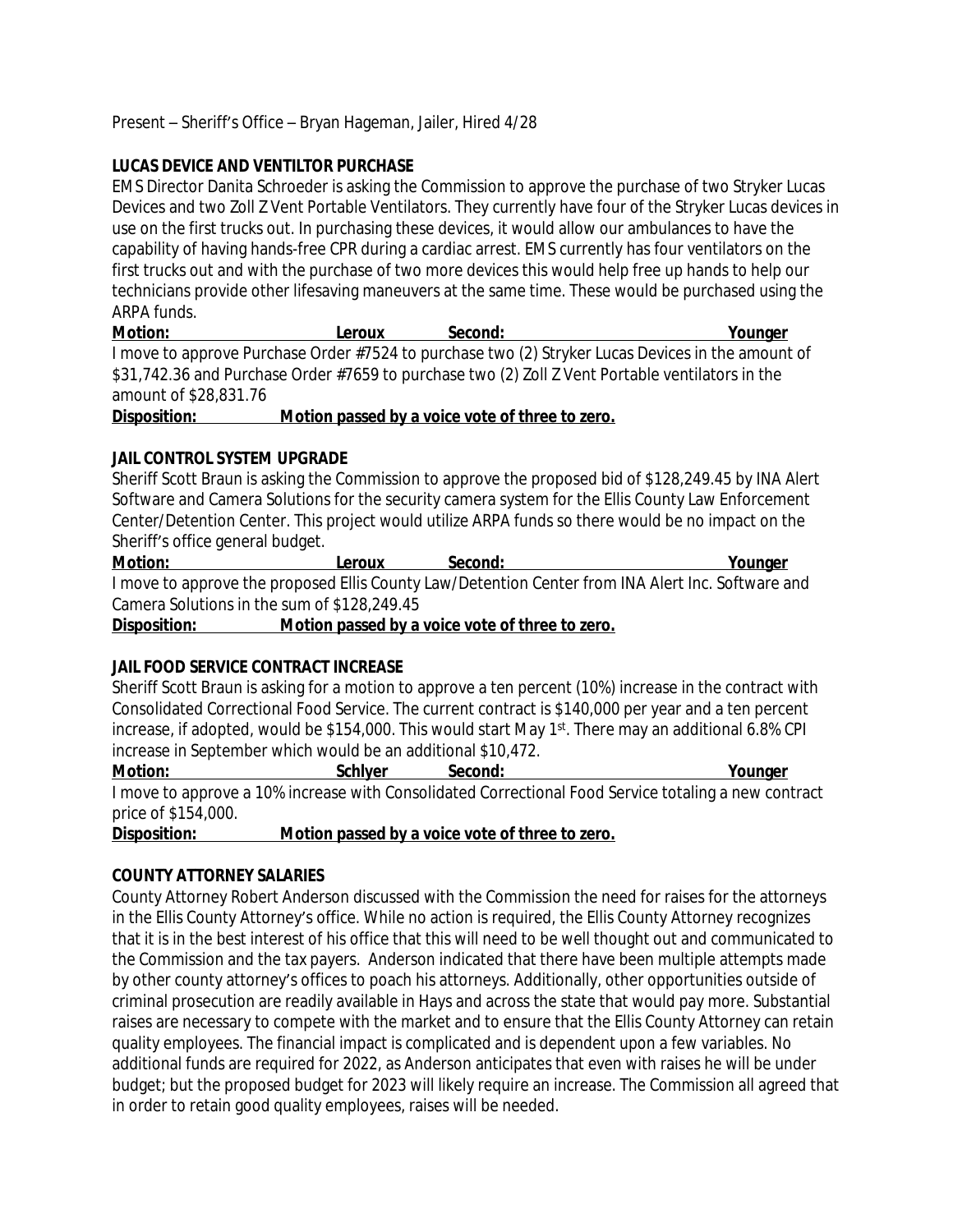#### **SECRETARY OF STATE ELECTION REPORT**

County Clerk Bobbi Dreiling discussed with the Commissioners the letter that Secretary of State Scott Schwab wrote to the members of the House Elections Committee. Dreiling assured the Commissioners that the elections here in Ellis County were safe and there was no fraud being committed, nor were there any security issues. The Commissioners thanked Dreiling for the letter, and that they knew that the elections were run well.

#### **COURTS PURCHASE ORDER CORRECTIONS**

County Administrator Darin Myers is asking the Commission to cancel Purchase Order #7650 and approve #7660 and #7661. At the March 21<sup>st</sup> Commission meeting the Commission approved Purchase Order #7650 to SHI in the amount of \$25,095.52. It was understood at the time that the entire invoice would be billed to SHI; however, the maintenance program is separate and needs to be paid to VoiceProducts.

**Motion: Younger Second: Leroux** I move to cancel Purchase Order #7650 and approve Purchase Order #7660 to SHI for \$20,565.52 and Purchase Order #7661 for \$4,530 to VoiceProducts. **Disposition: Motion passed by a voice vote of three to zero.**

#### **COUNTY ADMINISTRATOR REPORT**

County Administrator Myers discussed the F550 chassis that is going bad. He informed the Commission that the motor has completely gone out, and it is being decommissioned. He is anticipating the arrival of the new truck within six months. He said there will need to be some change orders for the HVAC replacement at the Administrative Building. He said there are 127 fan coil units in the building and over ten percent of those are not working so there is a change order for just over \$12,000 for these fan motors. He said some of the fan coil units drip pans are rusting and will need to be replaced so there is a change order for just over \$3,700. He said there was no fresh air ventilation in the building and this will need to be fixed. The engineer has now looked at it and has recommended to put in two direct outside air systems that will circulate the air in the building. This is a code requirement. This change order will be for \$44,133. Myers said a motion will be needed to approve these change orders. Schlyer asked for the total cost of the change orders. Myers said the total amount is \$60,083.11. Leroux indicated that this should still leave quite a bit left in the contingency fund. Myers said this will leave a little over half in the contingency fund. Younger said this needs to be done in order to keep the employees comfortable at work. Myers said another item that will need to be brought before the Commission at another time is the concrete pad for a generator. He said with the size of the generator needed for the Administrative Building he needs RDH or another vendor to give us estimates on the size that will be needed. Schlyer said this sounds good to him. Younger asked about the generator at the Law Enforcement Center. Myers said this generator would go out to the new Public Works building when it is completed. **Motion: Schlyer Second: Younger** I move to increase these items on the HVAC system in the amount of \$60,083.11. **Disposition: Motion passed by a voice vote of three to zero.**

**COUNTY COMMISSION REPORTS**